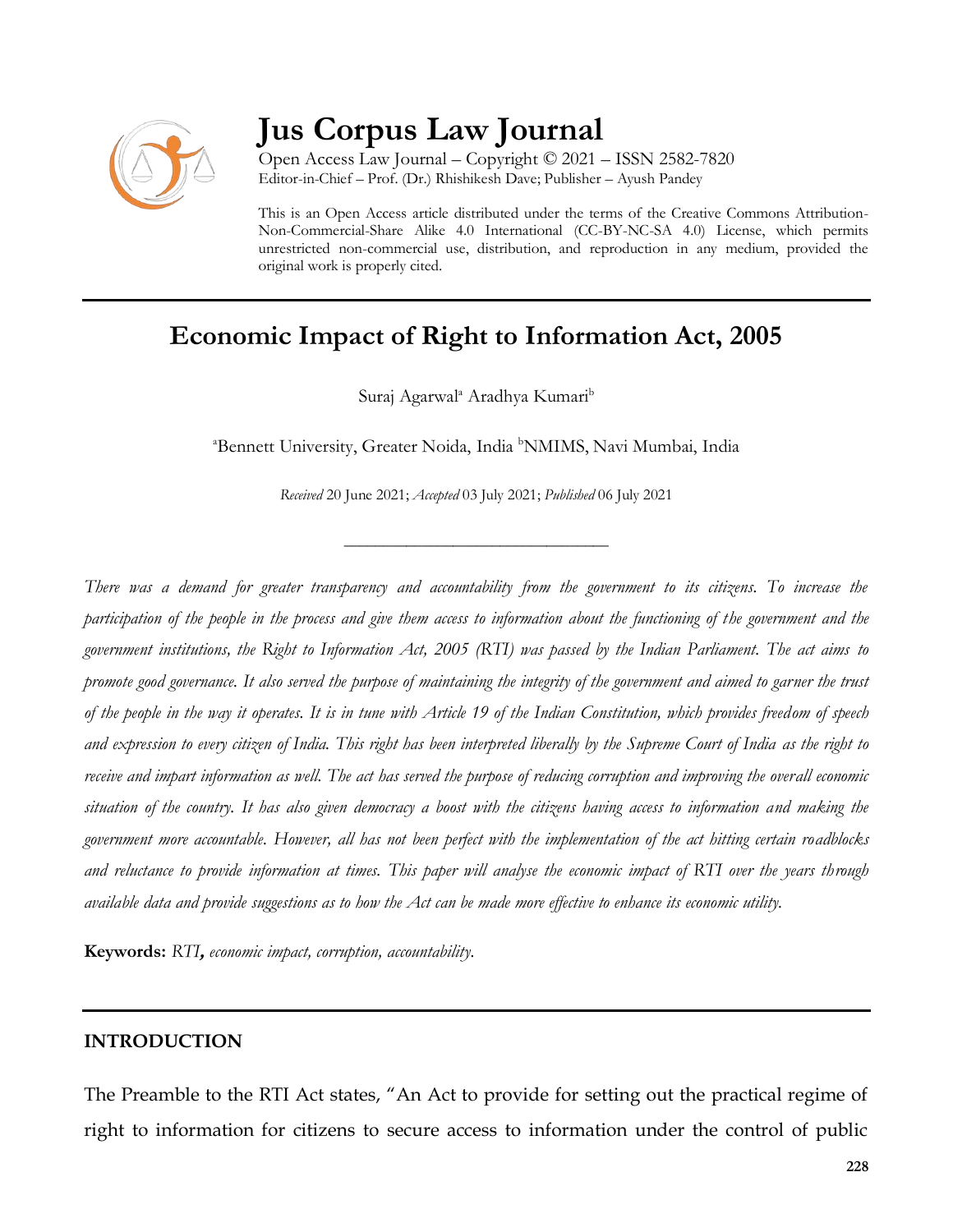authorities, to promote transparency and accountability in the working of every public authority." This in a nutshell represents the whole purpose of the RTI Act. The act has been one of the most significant introductions to our democracy and has helped ensure more openness in governance while also increasing the participation of the people in the democratic process which was also encouraged by the Supreme Court in the case of *Dinesh Trivedi v. Union of India, 1997<sup>1</sup>*. This was one of the decisions that had an influence on the making of the RTI Act. The act also puts a responsibility on government institutions to ensure that their functioning is fair and just<sup>2</sup>. It has enabled citizens to enquire into their expenditure, selection processes, databases, and other similar records. This has ensured that they are motivated to function optimally while dissuading malpractices like corruption and bribery. This has had a positive impact on the Indian Economy<sup>3</sup> .

It must be noted that despite the merits of the act doubts remain and the impact and the effectiveness of the act need to be analysed. It is important legislation that has come under scrutiny recently with certain state institutions refusing to provide information under the act and exploiting loopholes to avoid furnishing any details. Hence, the act must be analysed for its economic impact and loopholes to ensure it can serve the purpose that was envisioned. The motivation behind this paper is to thoroughly analyse the available resources, statistics, and information to understand the effect of the act and suggest changes to make it even better.

# **LITERATURE REVIEW**

Pankaj K P Shreyaskar, RTI Act in India: Futures and Implications (2013) – This book showers light on the implications of RTI and the future implications of the act. It had been used to understand how the act can potentially impact the country in the future. The author also compiled the practices which can be adopted to make the RTI act more useful and efficient. These have been used as a base when providing suggestions to improve the act.

 $\overline{\phantom{a}}$ <sup>1</sup> *Dinesh Trivedi v Union of India* (1997) 4 SCC 306

<sup>2</sup> Sudhir Naib, *The right to information act 2005: a handbook* (OUP 2011)

<sup>3</sup> P K P Shreyaskar, *RTI Act in India : futures and implications* (Mcgraw Hill Education (India) Private Limited 2013)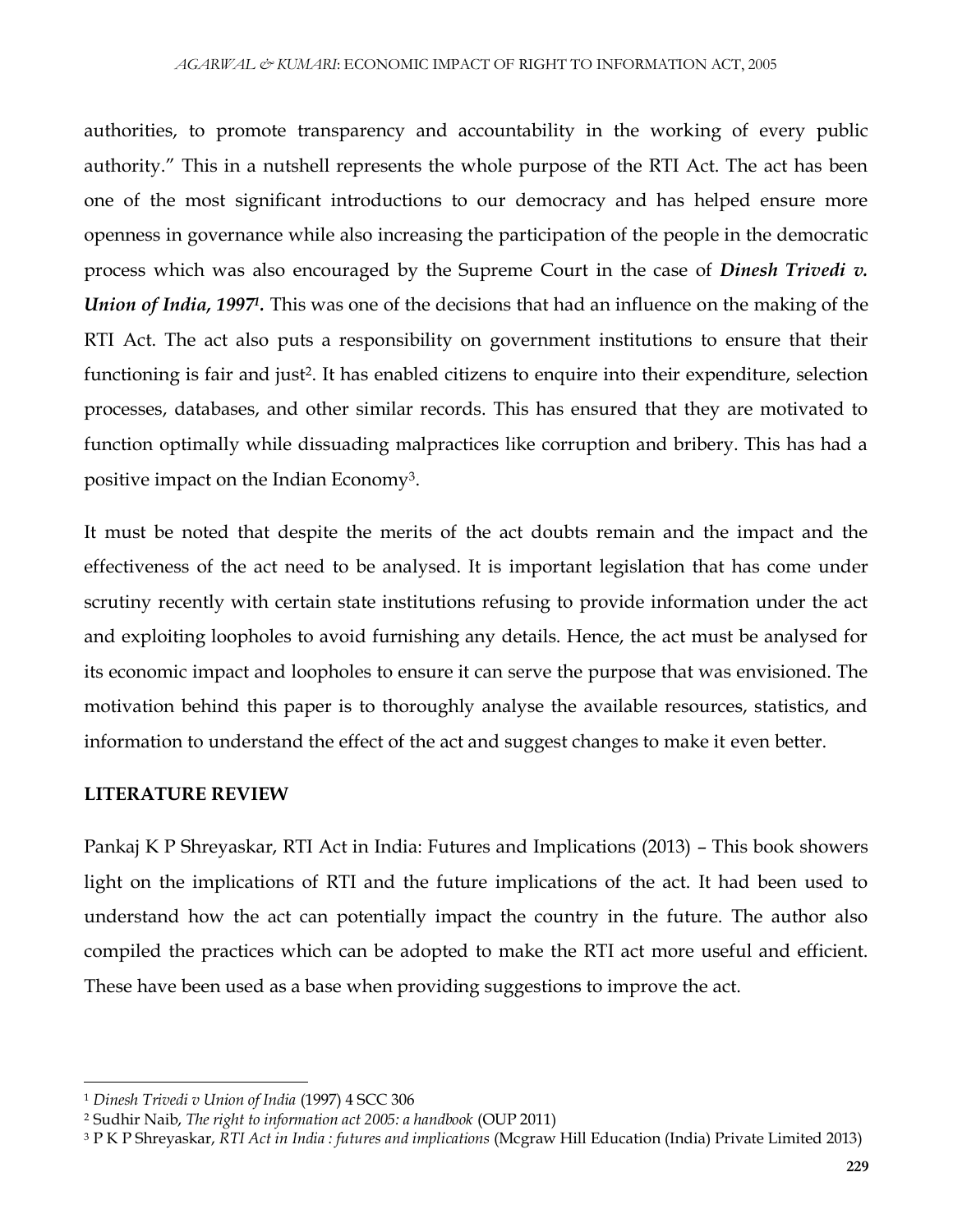**Sudhir Naib, The Right to Information Act 2005: A Handbook (2011) –** This book explains the provisions of the act in detail and was useful for understanding the Act. The in-depth explanations have been used to identify the intent of the act as well as hurdles in its practical application. It has been used in the analysis of scams and incidents where RTI played a major role.

**Mehmet Ugur and Nandini Dasgupta, Evidence on the Economic Growth Impacts of Corruption in Low-income Countries and Beyond (2011)** – It analyses how corruption impacts the low-income countries and hinders their development. This is used as a base to understand how RTI is important. It justifies the need to promote accountability and transparency which are the keys to reducing corruption. It calls for more care and responsibility on behalf of the governments which is the need of the hour.

**Raja Bhat, SC's Refusal to Recall Its 2015 Judgment Against RBI Will Make Banks Accountable Under RTI (2021)** – In this article, the author explains the 2015 judgment of the SC where it ensured that banks are held accountable under the RTI.

**Aayushi Jain, Why Does PM Cares Not to Qualify as a "Public Authority" Under the RTI Act? (2021)** – This article specifically argues as to why the PM Cares fund should be a public authority and come under the ambit of RTI. The reasoning is backed by legal provisions and court judgments.

**Akshita Khanna, Impact of RTI on Corruption in India: A Critical Analysis (2020)** – This article discusses how RTI has been able to be influential in curbing corruption in India. It lists examples where RTI has been successfully used and discusses the future challenges for the Act.

# **CHAPTER 1 - RTI: A RESPONSE TO PARADIGM SHIFT IN DEVELOPMENT APPROACH**

The enforcement of the law on the Right to Information works well for the strengthening of the knowledge in the society as well as in enhancing the transparency of public bodies. RTI has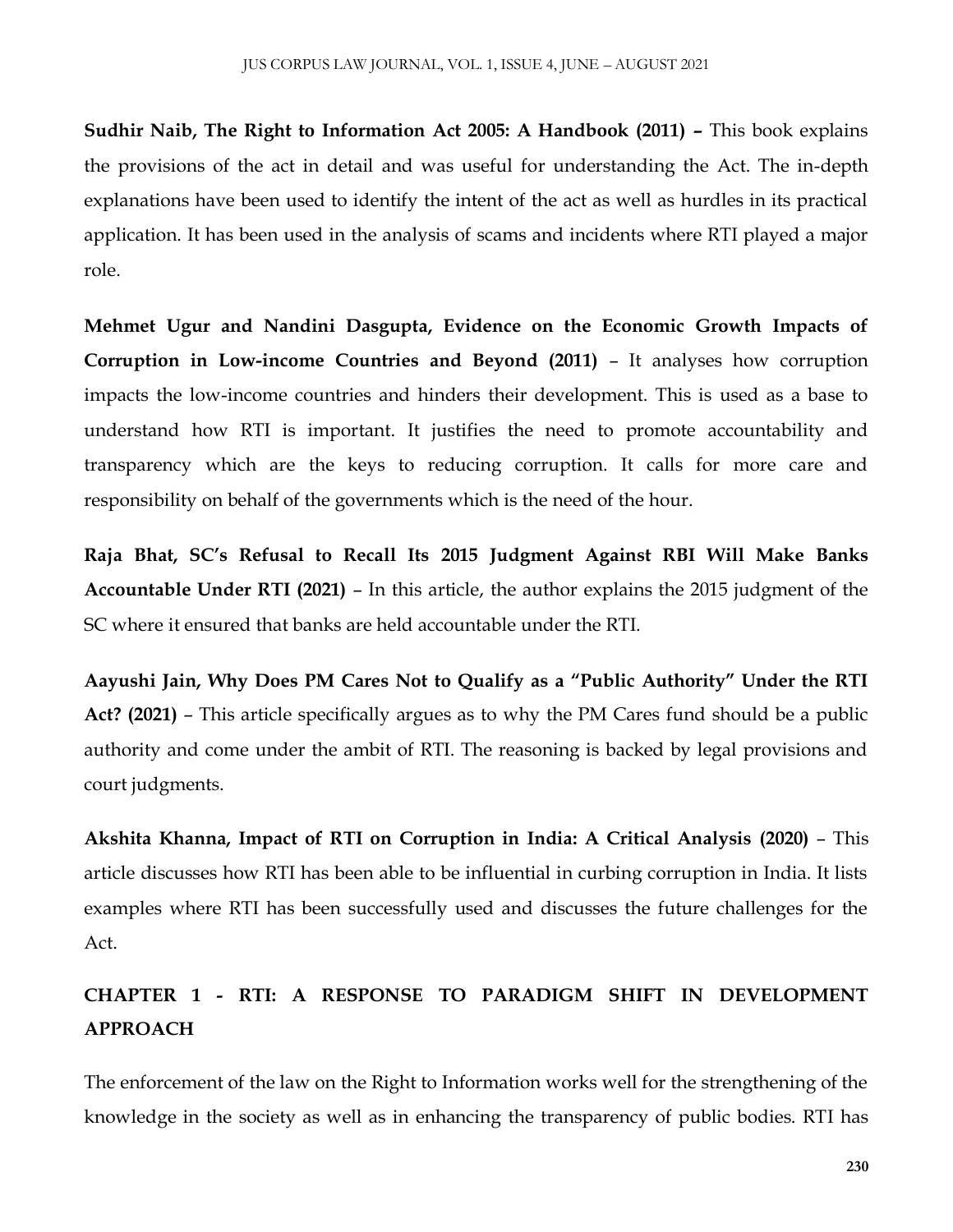encouraged people to participate in the development process, resulting in a decrease in corruption. Few major forces that have allowed us to re-think the issues and the fact that had a positive impact on economic development because of RTIs filed are discussed below: -

- i. **Increasing participation by Non-Profit Organizations and activists in development activities** - Because of the ineffective execution of schemes of government, different Non-Profit Organizations and activists have called for the creation of democratic governance conditions in a variety of forums. The efforts of Non-Profit Organizations and activists in helping with the implementation of programs have been valuable in the process of development.
- ii. **Adoption of a citizen-centered growth strategy for development**  Citizen-centered growth strategy is important in a country like India where people are living in distinct socio-economic and geographical conditions. The method of fitting for all sizes has failed, especially in poverty-relief programs. RTI was introduced in response to major development challenges, namely the urgent need for democratization of information and knowledge, both of which are critical for equalizing development opportunities and increasing the involvement of people in democratic governance, as well as developing a citizen-centric growth strategy to address the needs of all members of society. The RTI Acts helps the citizen to enlighten them by accessing information needed for their involvement in the economic growth of the country.
- iii. **Sharing of information about the functioning of government**  Access to information and knowledge helps in improving the quality of life of human beings. It helps them in using their legal, economic, and political rights to build their strengths and assets. Every state tries democratization of information by making a procedure such that everyone can access it. The procedure of filing RTIs helps people access the critical information that serves as the foundation for a healthy debate on topics that impact everyone in society and allows them to participate in the development process.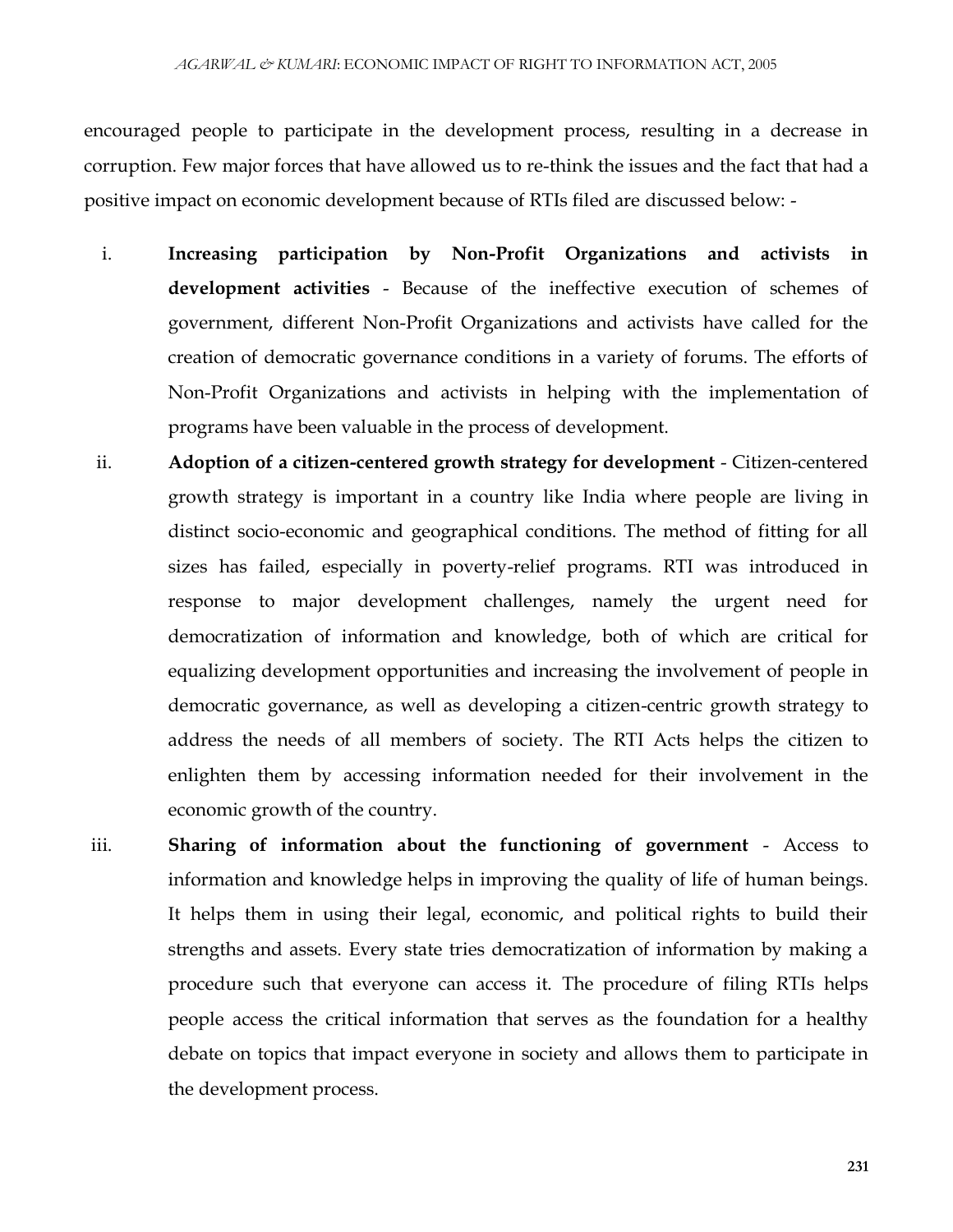According to cross-country data, corruption is consistently associated with lower growth rates, GDP per capita, economic equality, and levels of human development. Similarly, a 2011 systematic review of available evidence of the effect of corruption on economic growth confirms that corruption has a direct and negative effect on growth in low-income countries.<sup>4</sup> It has been 16 years since the RTI Act came into force. In the following chapters, we will discuss and analyze the evidence that shows how the RTI Act helped in exposing corruption which impacted the economic growth of the country.

# **CHAPTER 2 - EXPOSURE OF SCAMS**

RTI has forced authorities to divulge complete information about their expenditures and their functioning. The public bodies can no longer focus from an opaque perspective which has led to the RTI exposing some of the major scams in recent years. Some of them are discussed below.

# **Adarsh Society Scam**

 $\overline{a}$ 

An RTI was filed by Simpreet Singh and Yogacharya Anandji to enquire about the building that was supposed to be constructed for the housing of the families of the soldiers and martyrs of the 1999 Kargil War. When the information was given, it was found that there were a lot of irregularities in the project. There was land misuse and a lack of proper environmental clearance from the concerned authorities. The security aspects were also not considered as the site was close to a military base. Moreover, there were several unaccounted Benami transactions, and a flat was given as a bribe to everyone who helped in getting the clearance. The RTI played a major role in exposing the "corrupt network of politicians, bureaucrats, and military officials" that was exploiting the resources for personal benefits<sup>5</sup>.

<sup>4</sup> Mehmet Ugur and Nandini Dasgupta, *Evidence on the Economic Growth Impacts of Corruption in Low-income Countries and Beyond* (University of Greenwich 2011)

<sup>5</sup> 'Impact of RTI on Corruption in India: A Critical Analysis Latest Laws' (*Latest Laws.com*)  $\frac{\text{th}{tps}}{\text{www}.lates}$  has the state of impact-of-rti-on-corruption-in-india-a-critical-analysis/#\_edn3> accessed 20 May 2021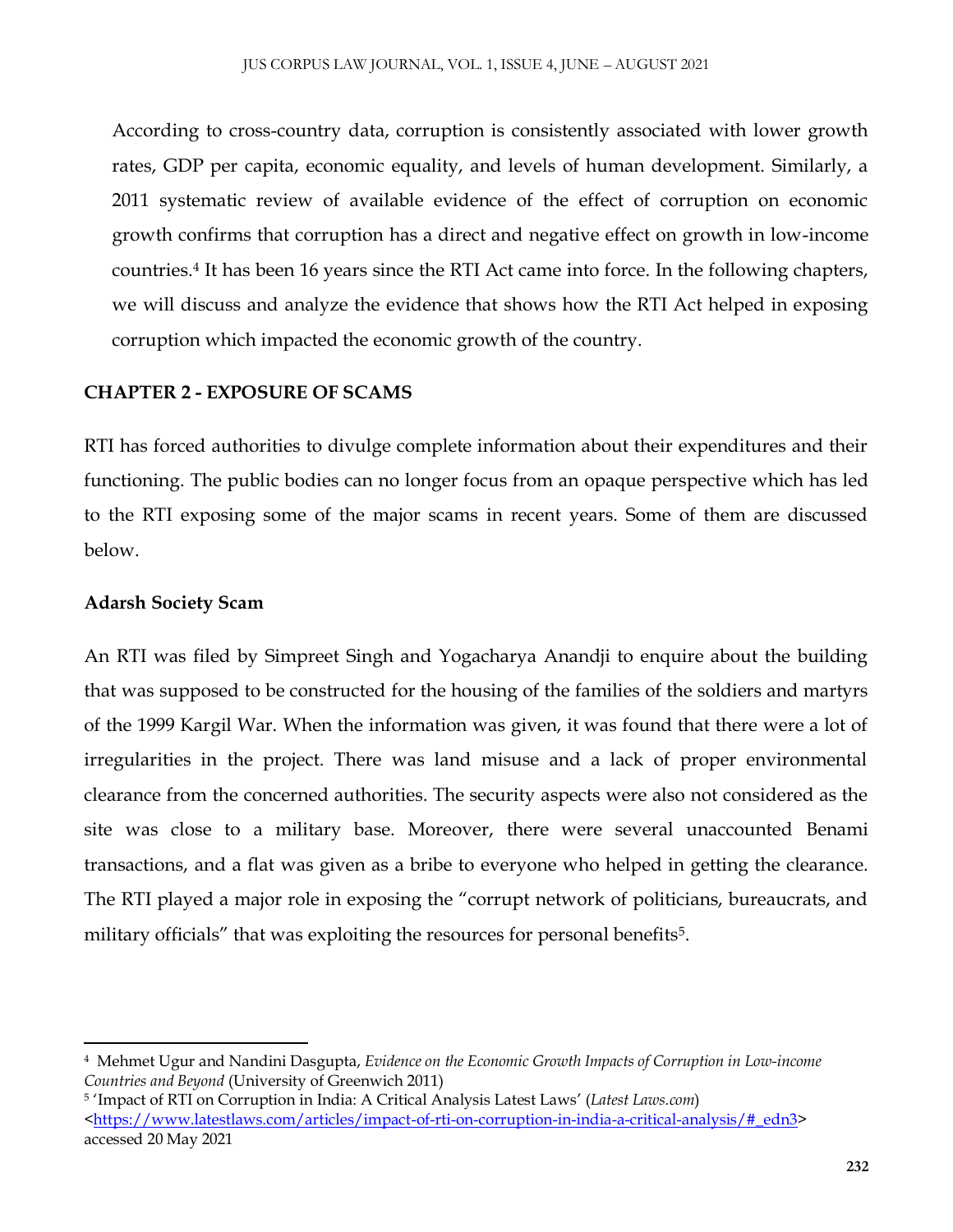#### **2G Scam**

This was one of the biggest scams the country had ever faced. Several telecom companies were alleged to be taking advantage of their close relationship with government officials and ministers to get low prices and gain benefits. As per the CAG of India, the value of the scam was close to 1.76 lakh crore rupees. The primary reason behind the exposure of this scam was again an RTI filed by activist Subhash Chandra Agrawal in 2011. Many ministers including the telecom minister A. Raja were charged by the Court. However, in a recent development, many of the accused were given a clean chit by the special court of the CBI.

#### **Commonwealth Games Scam**

This was related to the 2010 games hosted by India in New Delhi. It was alleged that Suresh Kalmadi, the "Chairman of the organizing committee" availed the services of the companies who had quoted a higher price and disqualified the other companies who quoted a lower price for reasons that could not be comprehended. There were also allegations that the funds that were granted to pursue welfare projects for the Dalits had been used for the games. The nexus was once again exposed through an RTI filed by an NPO- Housing and Land Rights Network.

#### **RTI Effect on Scams**

It was the RTI act that had empowered activists and other organisations to enquire about projects, schemes, tender allocations, and other related activities that were undertaken by the government. This allowed the public to witness the irregularities and defects in them and made the courts take notice of such instances. It has given a body blow to such scandals and encouraged the government and its institutions to work more fairly and transparently.

#### **CHAPTER 3 - IMPACT ON GOVERNMENTAL INSTITUTIONS**

In addition to exposing drastic scams which potentially shook the economy of the country, the Act has also had a significant impact upon governmental institutions and other government schemes that affect the public.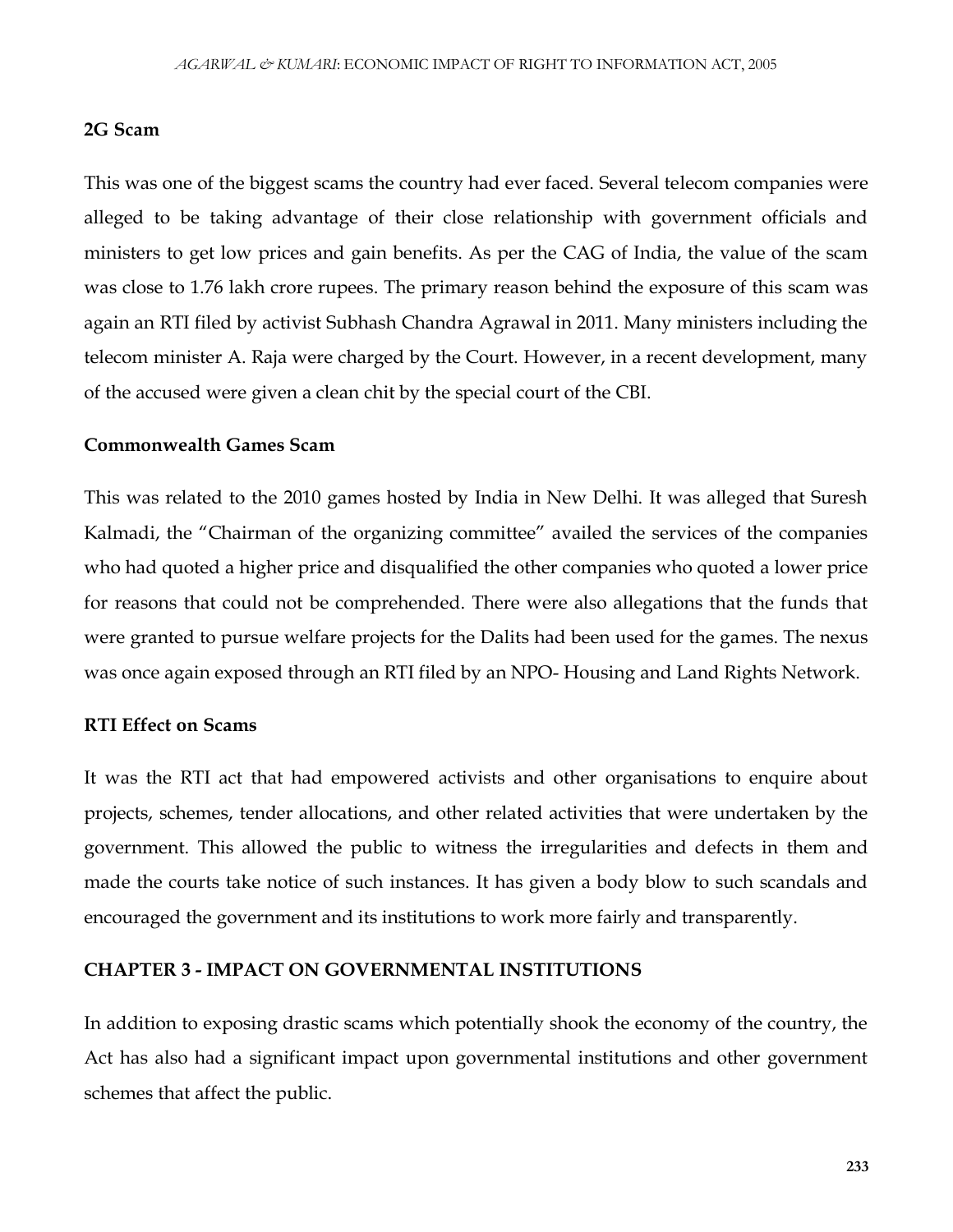### **Reserve Bank of India**

The RBI is the backbone of the Indian banking system. It regulates and monitors banks throughout the country and ensures that they do not indulge in malpractices and shady acts. The Supreme Court had directed the RBI in the case of *Reserve Bank of India* **v.** *Jayantilal Mistry, 2016*<sup>6</sup> to be transparent and not withhold information that might damage the image of certain individual banks. In this case, the RBI was directed to be transparent and not withhold information that might damage the image of certain individual banks. The banks in India wanted to prevent RBI from releasing their annual inspection reports and default lists in the public domain. They filed a review petition which was rejected by the Supreme Court and said that the RBI was bound to provide such information under the RTI Act

There have been several RTIs filed before the RTI to know more about the Indian banking system. In one of the RTIs, the bank revealed that there were around 23,000 cases of fraud with a value totalling nearly 1 Lakh Crore in the year 2018. Even recently, an application had been filed before the Supreme Court to take back its 2015 judgment where RBI was told to release its annual inspection reports and loan defaulters list in the public domain under the RTI Act. This was done to hide details about default lists of the bank and help maintain a positive image for them. However, this application for the review of the judgment given in the *Jayantilal Case* was rejected by the Supreme Court. In this way, the court ensured that the banking institutions must be accountable to the citizens so as not to mislead them and keep their faith in the system<sup>7</sup> . This way RTI has positively impacted the RBI and aided in increasing the awareness of the citizens.

# **Public Distribution System (PDS)**

 $\overline{\phantom{a}}$ 

This system is meant for the welfare of the poor who are given certain essential commodities at subsidized prices to help them sustain themselves. There were several instances where they had to pay a bribe to obtain the commodities, or the commodities will be sneaked out into the

<sup>6</sup> *Reserve Bank of India v Jayantilal Mistry* (2016) 3 SCC 525

<sup>7</sup> Raja Muzaffar Bhat, 'SC's refusal to recall its 2015 judgment against RBI will make banks accountable under RTI' (*The Leaflet*, 4 May 2021) [<https://www.theleaflet.in/scs-refusal-to-recall-its-2015-judgment-against-rbi-will](https://www.theleaflet.in/scs-refusal-to-recall-its-2015-judgment-against-rbi-will-make-banks-accountable-under-rti/)[make-banks-accountable-under-rti/>](https://www.theleaflet.in/scs-refusal-to-recall-its-2015-judgment-against-rbi-will-make-banks-accountable-under-rti/) accessed 22 May 2021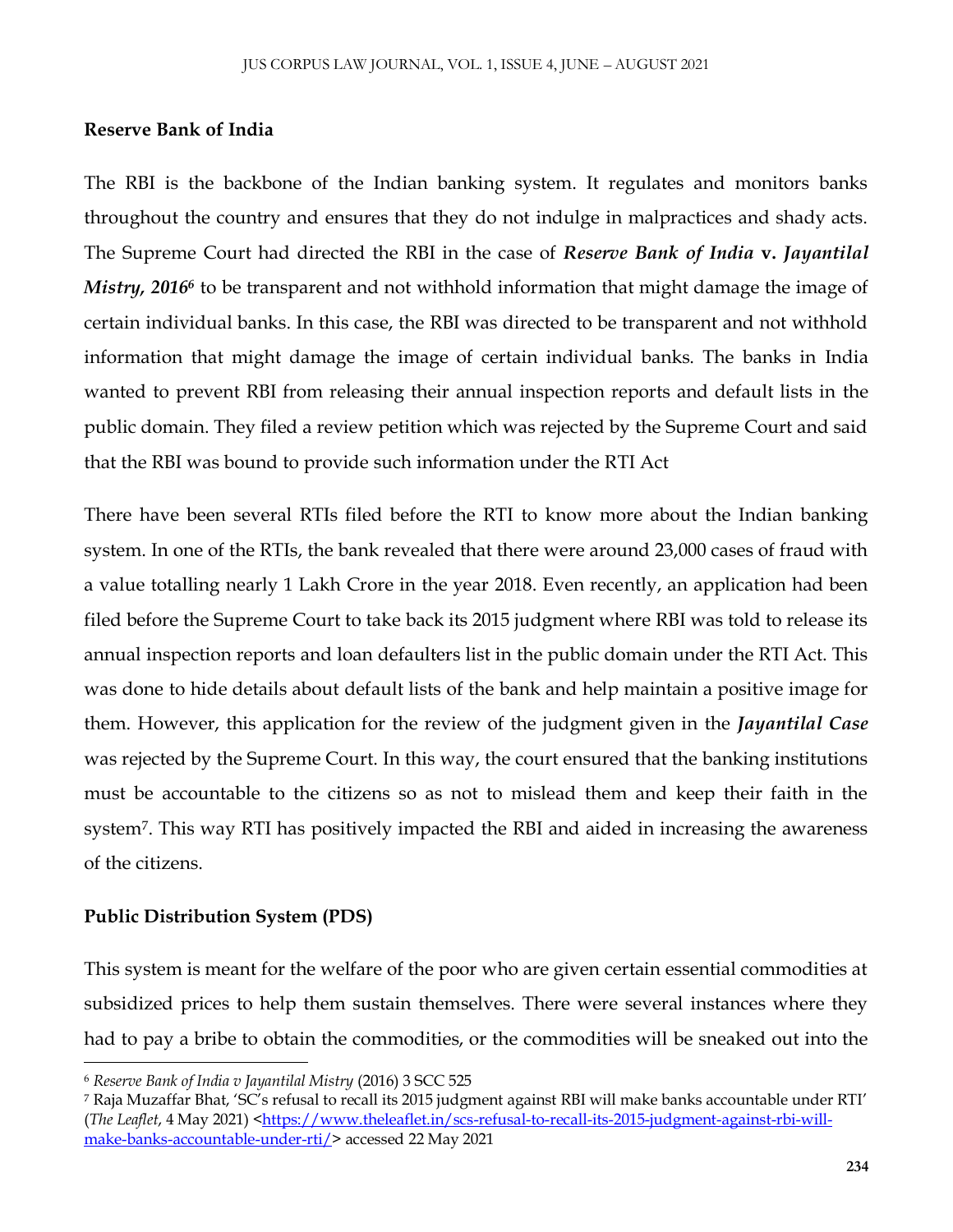open market to be sold at a higher price. This was negatively impacting the effective implementation of this scheme. To counter this, RTI applications were used as a tool. The shop owners had to explain the inconsistency in the stock of commodities and after the blame game was played, the people were able to obtain the commodities at the price they were supposed to be sold.

# **Education Sector And Entrance Examinations**

The education sector often suffered from neglect with a lack of teachers, resources, and classrooms denying many students the opportunity to study. To deal with it, several RTIs were filed to enquire about the status of public education and government schools. This forced them to act and teach the students and undertake dialogues with officials and parents to improve the system.

Moreover, there are several times when the candidates feel that they have been treated unjustly in a competitive exam and the result has some issues. To obtain more information and get the details, they too have the option to file an RTI. This has led to the selection process being more transparent.

# **Pension System**

The pensioners also had to suffer a lot at times as there was a delay in their pensions which made sustenance difficult for them. However, after the introduction of the RTI, they can now seek justification from the authorities which must explain the delay. This has made the authorities more accountable and made it difficult for them to delay the payments without any justification.

In 2018 a decision was taken by the Central Information Commission where it held, "The payment of pension cannot be withheld for the lack of an Aadhaar Card." It used the decision of the Supreme Court in the case of *K.S. Puttaswamy* **v.** *Union of India, 2017<sup>8</sup>* to further its decision. In this case, it was held, "production of an Aadhaar card will not be the condition for

 $\overline{\phantom{a}}$ <sup>8</sup> *KS Puttaswamy v Union of India* (2017) 10 SCC 1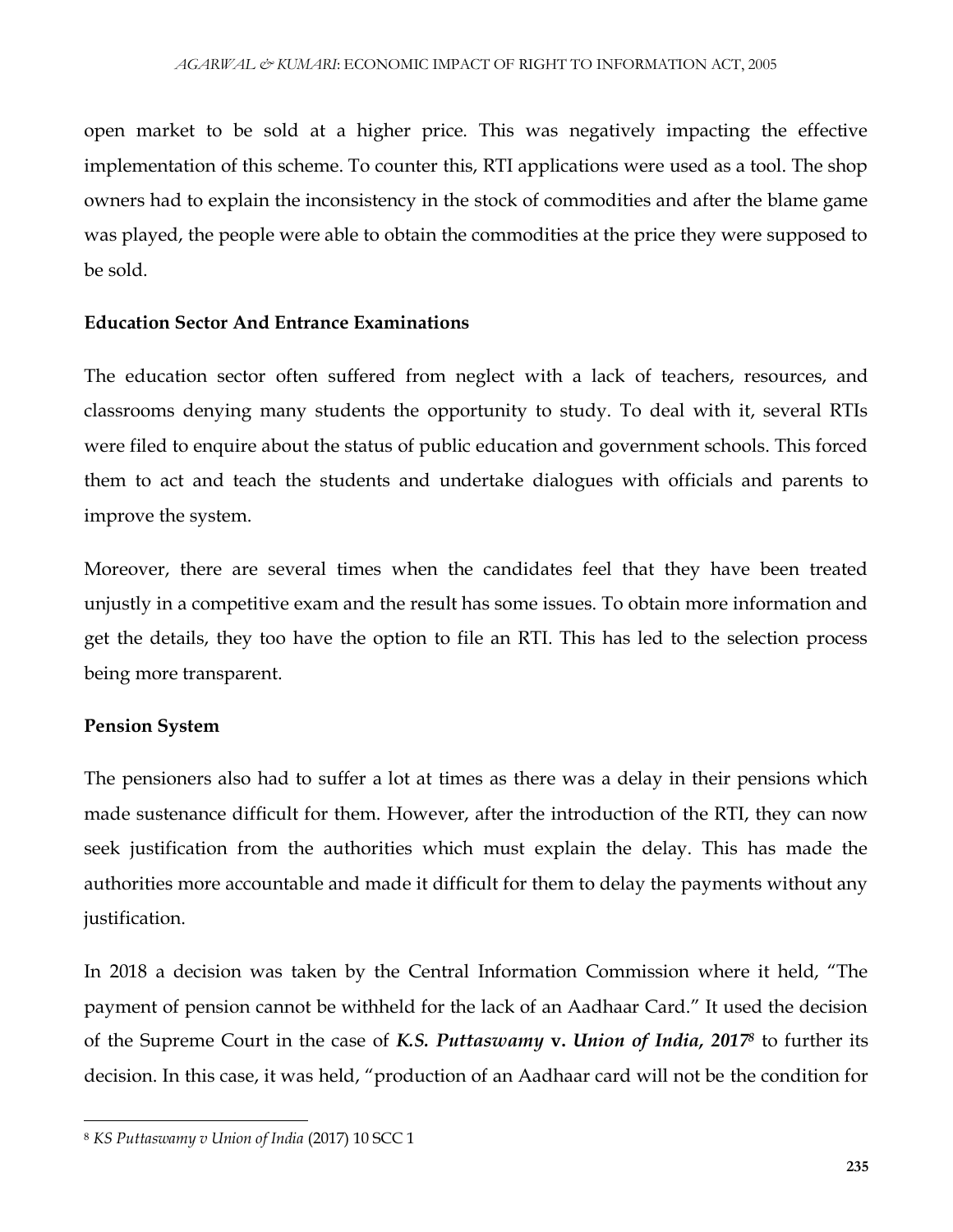obtaining any benefits otherwise due to a citizen." This case is important as it was used by the CIC to overturn the decision in favour of the pensioners when they filed an RTI as to why their pension was delayed.

It said, "It is a matter of life and living of 55 pensioners who were dependent upon the paltry amount of pension. Though it is a small amount even a day's delay in payment might disturb the routine life of all or some of them. That is why the information relating to payment pension to retired persons should be considered and categorized as the information concerning the life and should have been responded to within 48 hours." Such decisions rekindle the faith of distressed citizens in the system and provide them with the rights that they deserve.

Thus, there is a magnanimous impact of the RTI on governmental institutions. It has helped to remove the inconsistencies in their functioning and put more power in the hands of the people to question them and enforce their rights.

# **CHAPTER 4 - STATISTICS**



# **Applications Received**

**Source: CIC Annual Report 2019-20.**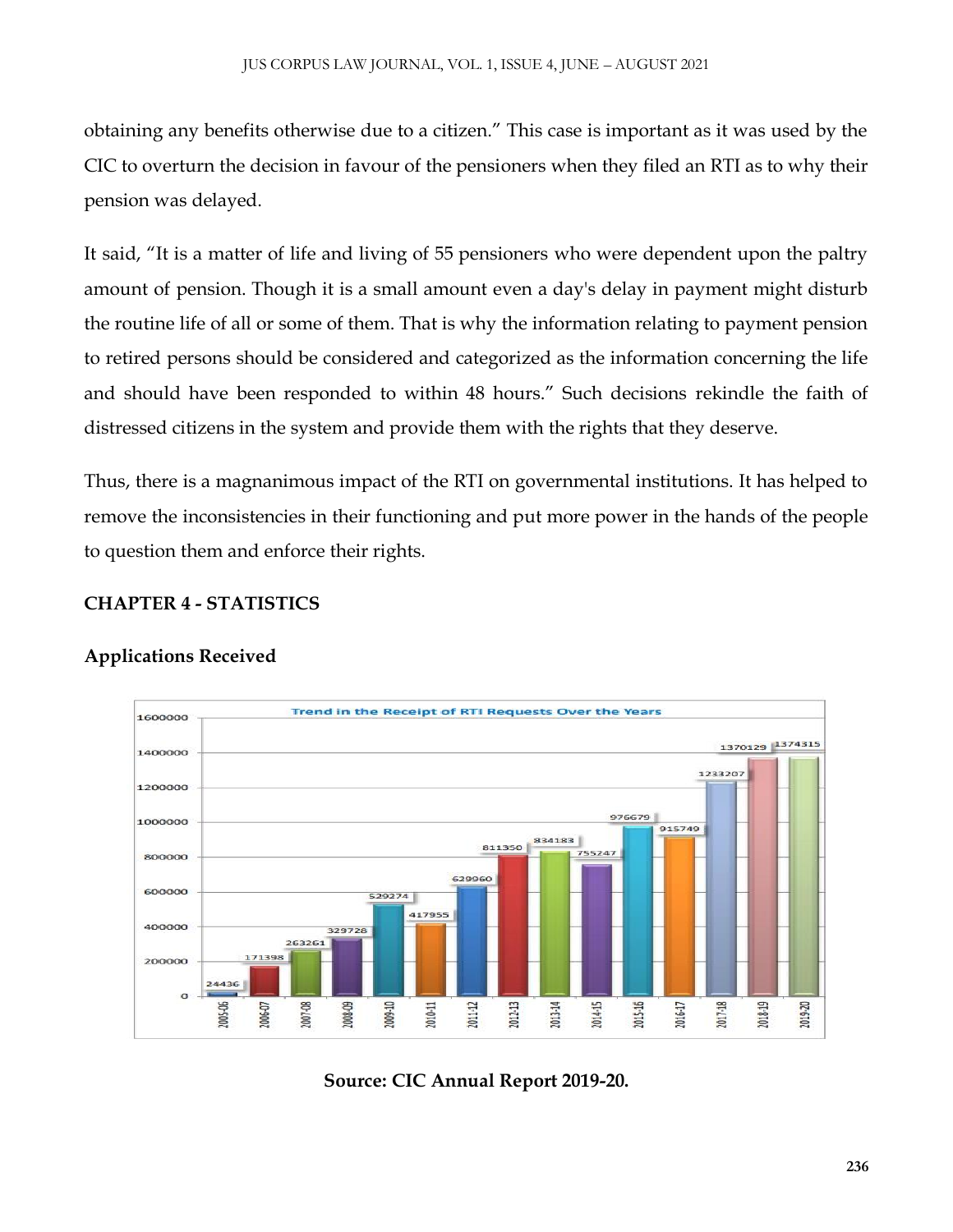According to CIC Annual Report 2019-20, there has been an increase in the number of RTI applications filed each year which shows that more and more citizens are jumping in on the RTI bandwagon and seek to exercise the power given to them to seek information under the act.

#### **Corruption Perception Index**

RTI was launched to counter corruption and increase accountability. The corruption Perception Index is one of the indicators used by the World Bank to measure the degree of corruption in a country. A higher rank of the list indicates low levels of corruption. The below table shows the rank of India on the index in the last few years.

|                |    | <b>INDIA IN LAST 5 YEARS</b> |                       |
|----------------|----|------------------------------|-----------------------|
| Index<br>Year  |    | Rank Score                   | Countries<br>Surveyed |
| 2012           | 94 | 36                           | 174                   |
| 2013           | 94 | 36                           | 175                   |
| 2014           | 85 | 38                           | 174                   |
| 2015           | 76 | 38                           | 167                   |
| 2016           | 79 | 40                           | 176                   |
| 2017           | 81 | 40                           | 180                   |
| 2018           | 78 | 41                           | 180                   |
| 2019           | 80 | 41                           | 180                   |
|                |    | <b>INDIA'S NEIGHBOURHOOD</b> |                       |
| <b>COUNTRY</b> |    | <b>RANK</b>                  | <b>SCORE</b>          |
| India          |    | 80                           | 41                    |
| China          |    | 80                           | 41                    |
| Pakistan       |    | 120                          | 32                    |
| Bangladesh     |    | 146                          | 26                    |
| Sri Lanka      |    | 93                           | 38                    |
| <b>Nepal</b>   |    | 113                          | 34                    |
| Myanmar        |    | 130                          | 29                    |

#### **Source: Transparency International "Corruption Perception**

#### **Index", compiled by: "The Indian Express"**

There is an overall improvement in India's rank over the years. However, there is still a long way to go before India can claim to be significantly free of corruption. Moreover, in the year 2020, India slipped to the 86th Rank in the index which represents a step back for the nation. This shows that despite the success of RTI there are still several issues that plague the act and need to be rectified to ensure that the act serves its desired purpose.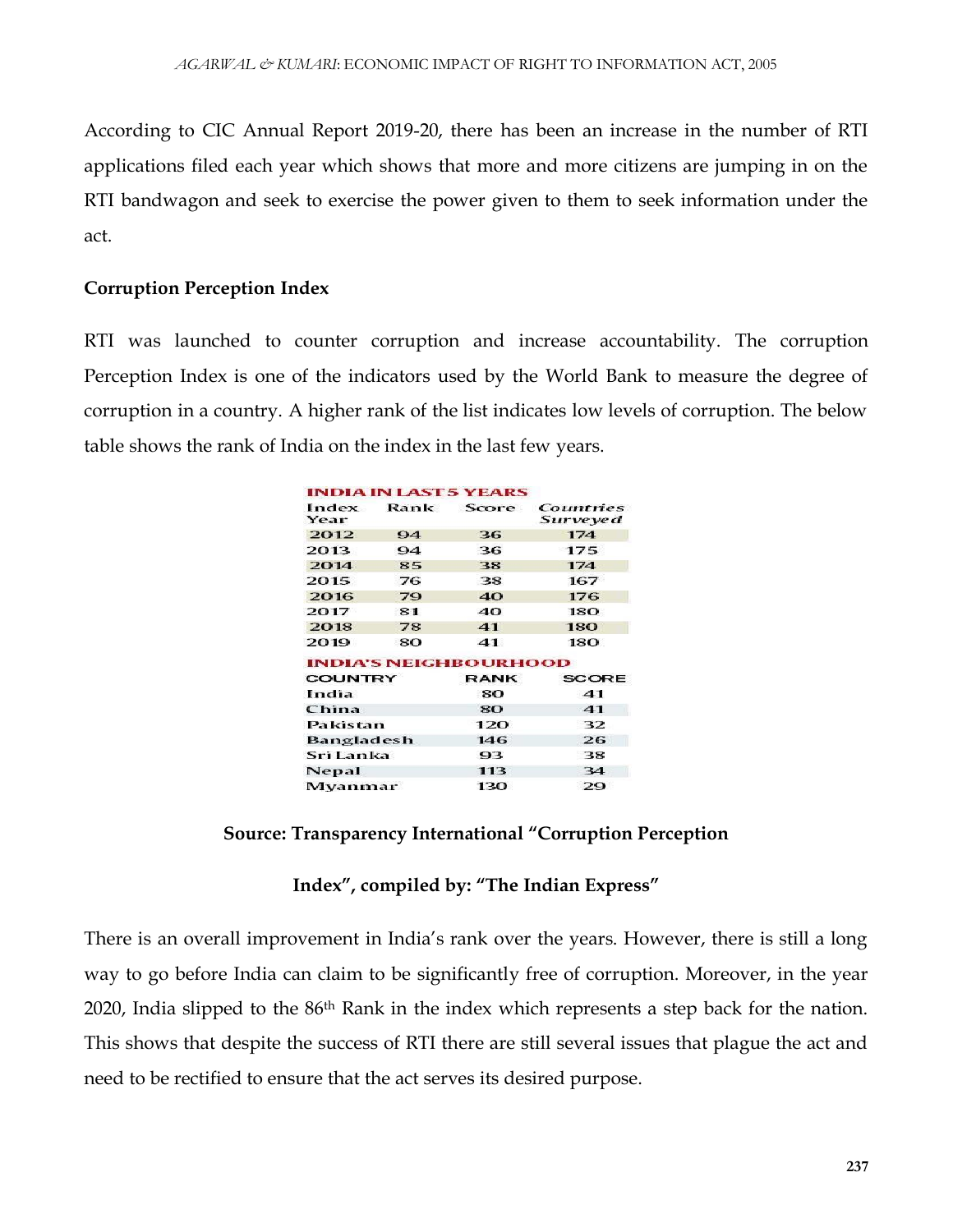### **CHAPTER 5 - PM CARES AND RTI**

During the ongoing pandemic of Covid-19, the Prime Minister of India set up the PM Cares fund to finance the efforts for covid relief and provide equipment to tackle the pandemic. A lot of questions were raised about the utilization of the fund since it took donations from the salaries of government employees and the common people. Corporations, celebrities, and other notable figures also contributed significant amounts to the fund. However, when an RTI application was filed the government refused to file any information by stating that the fund was not a "public authority" and does not come "under the ambit of the RTI Act." This was shocking as the fund had all the requirements that are needed to be a "public authority" under the act and is under government control. The conditions that were laid down by the Delhi high court in the case of National Stock Exchange of India Limited v. Central Information Commission and Ors, 2007<sup>9</sup> for an authority to be classified as a public authority were, "ownership, control, and substantial finance"<sup>10</sup> .

In a reply filed by the government, it stated that "PM Cares Fund is a body owned by, controlled by and established by the government of India". It also said, "not at all financed by the appropriate government and administered by private individuals as trustees" This is against the decision of the Delhi HC and the PM Cares Fund must be brought under the RTI. The case is still pending before the Delhi HC.

# **CONCLUSION**

 $\overline{\phantom{a}}$ 

The act has been revolutionary in providing the citizens access to information that was earlier kept from them. Moreover, with e-application, the process has become easier which has contributed to an increase in applications. The act has helped provide social justice to innumerable people while also positively impacting the economy by exposing scams and other economic malpractices that were followed in governmental institutions. It has also made the banking sector more accountable which is good for the economic health of the nation.

<sup>9</sup> *National Stock Exchange of India Limited v Central Information Commission and Ors* WP (Civil) No 4748 of 2007 <sup>10</sup> Aayushi Jain, 'Why Does PM CARES Not Qualify as a "Public Authority" Under the RTI Act?' (*The Wire*, 25 February 2021) [<https://thewire.in/law/pm-cares-fund-trust-deed-supreme-court>](https://thewire.in/law/pm-cares-fund-trust-deed-supreme-court) accessed 24 May 2021